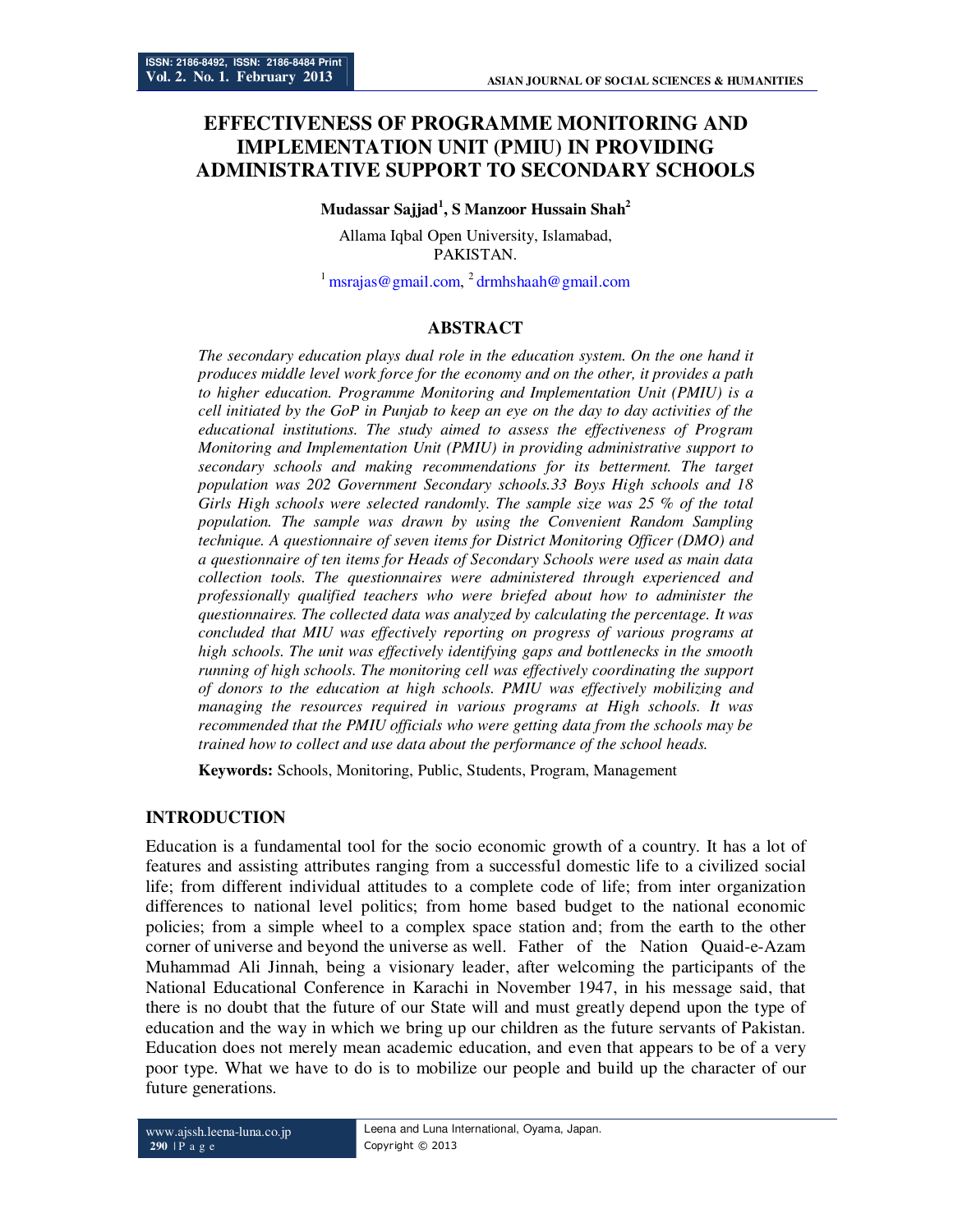And now after 65 years of this message, we are still trying to set the clear targets in the field of education. Forgetting the messages of the father, we are still trying to develop basic infrastructure for a single and equally accessible education system. On another occasion in 1948, the Quaid said that education is a matter of life and death for us. These guidelines have not been taken seriously in the past years. Ground realities are that 87 million children of school going age are still out of school. Out of every ten children in the world without having education, one is from Pakistan. It's not like that the government is not aware of its responsibilities. In the eighteenth amendment of the recent days, education is accepted not as a luxury but as a basic human right. According to article 25-A, to provide basic education to each and every citizen of Pakistan and to provide opportunities of education to every child of age 5 to 16 are the responsibilities of the state. The article was inserted in the constitution in April, 2010. The provinces were then directed to do legislation for the proper implementation of the article. But unfortunately the policies and the actions are still almost superficial. It is the need of the hour to do a real hard work for the education. There is not a single country in the world who is thinking to be or to remain a developed country without strengthening its education system. In Pakistan, the education system can be improved by discouraging the political involvement. We have to bring clear reforms by consulting the experts of the field. It is now mandatory to increase the funds in the basic, secondary, higher and professional education. We should cut short our expenses in the basic physiological need if needed but we have to take develop our education system on emergency footings. The vision of the father of nation foresaw the importance of education for the country in the upcoming years. After 65 years, we are not so far from the international standard of education. The bright future of Pakistan is dependent on giving the due importance to the education. Higher authorities, think tanks including experts and analysts and civil society everyone has accepted the need and the importance of education.

Secondary School System has two important roles according to National Education Policy 2009; providing skills to the labor market and providing input to the tertiary system. Both are very important roles in their nature. Skilled manpower is the basic need of the industry in any country. People holding the Secondary School Certificates without any basic skill are of no use in the labor market. Higher Education level is responsible for the production of professionals who can change the dream of knowledge-based economy into reality. The Secondary Level is a source of input to the Higher Level. It is the basic objective of the Secondary Level to produce dynamic minds having interests in the various professions so that they can join any one of them without any broad counseling and guidance. Due to both the important roles of Secondary education, it is the need of the hour to study the system of Monitoring of high schools properly (NEP, 2009).

# **Programme Monitoring and Implementation Unit (PMIU)**

To address the Fiscal and Institutional Challenges, mentioned in the World Bank's Report, the Government of the Punjab initiated a gigantic task under the name Punjab Education Sector Reforms Programme PESRP, in 2003. Funded by the World Bank, the PESRP is based on the following 3 major Reforms to be implemented.

- i. Public Finance Reforms.
- ii. Devolution and Public Sector Management Reforms.
- iii. Education Sector Reforms.

To monitor and coordinate the Programs of Social Sector, a Program Monitoring & Implementation Unit (PMIU) was established in 2005 in Punjab. This unit is not only monitoring the program activities but also analyzes the information received. The analysis are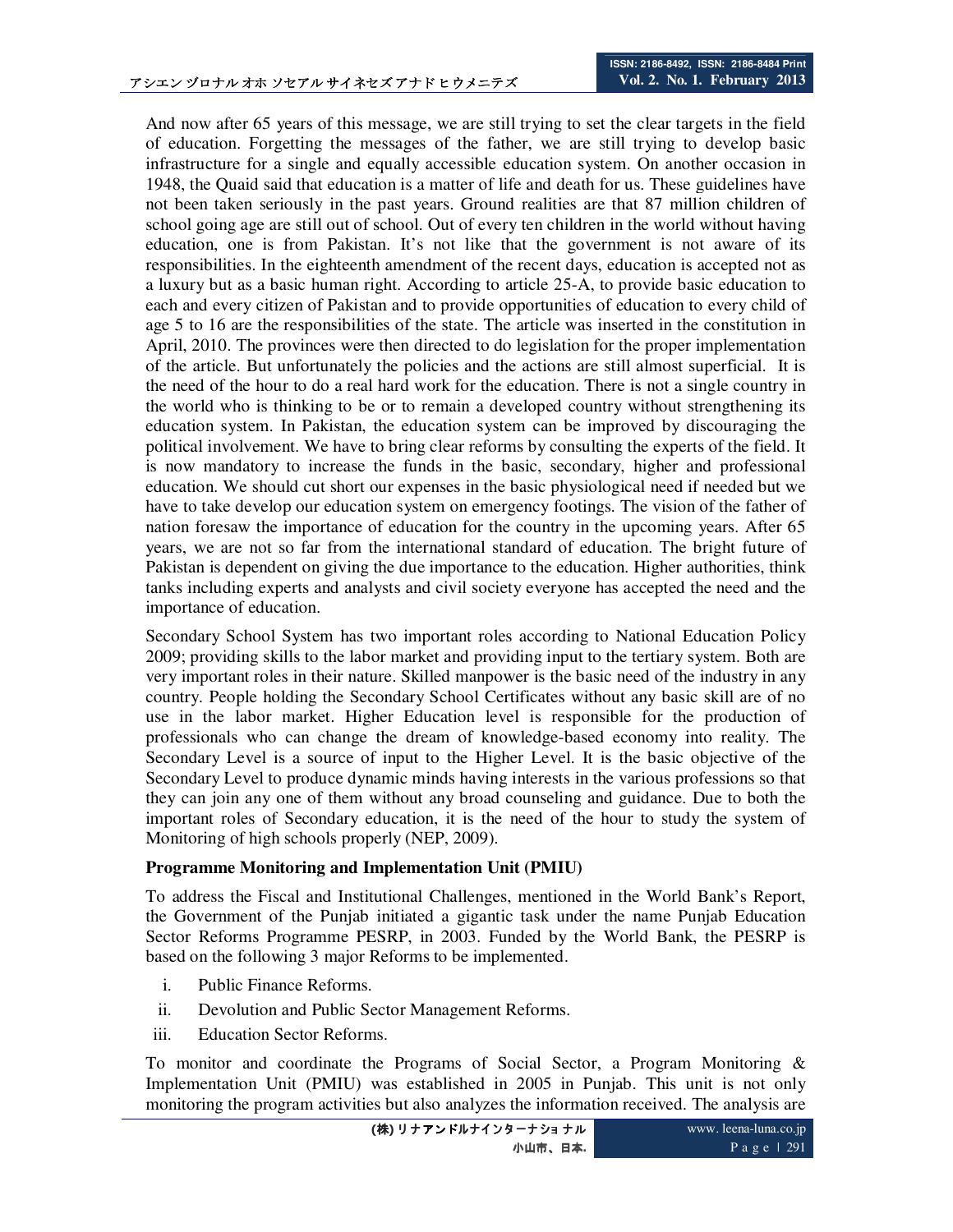then shared with the districts and factored into the planning modules. The monitoring and evaluation is through a data driven decision support system which provides information on real time basis. PMIU is headed by the District Monitoring Officer. Two more departments i.e. IT wing and MEs work under his supervision. IT Wing is responsible to computerize the information collected by the Monitoring and Evaluation Assistants (MEAs). MEAs are responsible to collect data according to the designed forms directly from the schools. These forms are asking about the general information about the school, information about the qualification and performance of the school head, enrollment, absenteeism and dropout record of the students, teachers' attendance and monitoring of distribution of free text books etc. Under the authority of the NPD, the PMIU provides the technical, logistical and administrative support to the executing agency and all implementing agents in carrying out the planned tasks. The organizational structure of PMIU is given as below:



Figure 1. The organizational structure of PMIU

(Source: PMIU Head Office Lahore)

The PMIU provides the technical, logistical and administrative support to the executing agency and all implementing agents in carrying out the planned tasks. In addition, it will be responsible for:

- a. Reporting on Programme Progress and Impact;
- b. Identifying Gaps and Bottlenecks;
- c. Brokering Donors Support;
- d. Mobilizing and Managing Programme Resources;
- e. Monitoring and Evaluating Programme Performance and Impact;
- f. Overall Budget Management; and
- g. Reviewing and Validating the continued Relevance of the Programme Document Components and Approach etc.

The major objectives of PMIU are to ensure the effectiveness of the activities being undertaken; efficiency with which they are being implemented; the continued relevance of the proposed actions in an evolving environment to assess the impact and determine the sustainability of the outputs; and to propose corrective course of actions whenever necessary. The PMIU will serve as Secretariat to the PSC to facilitate its operations and functions. The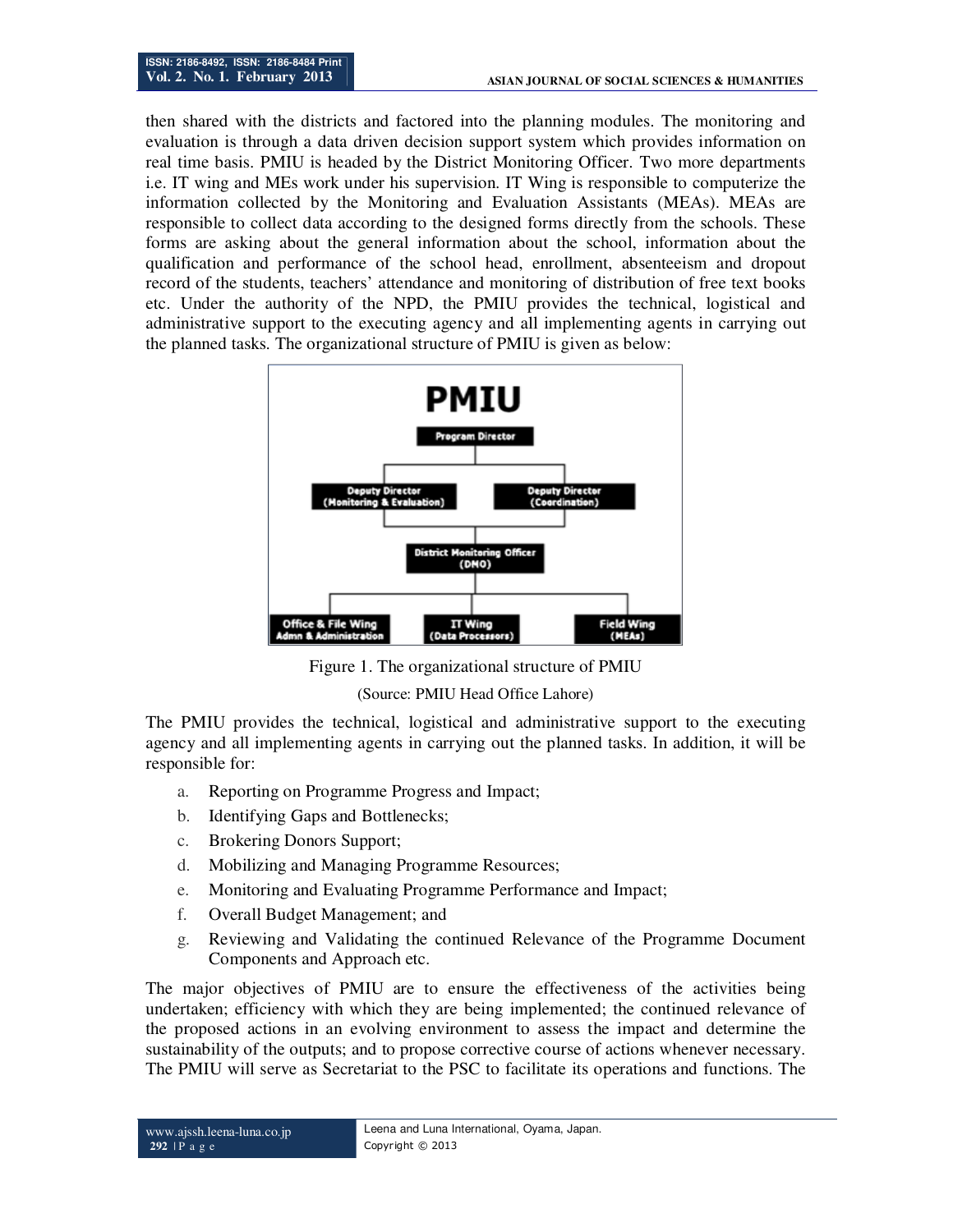on-going monitoring being undertaken by the PMIU is supported by External Monitoring Validation Exercises such as Third Party Validation (TPV) and Impact Evaluations. TPVs have been undertaken to assess the Teacher's Training Program, Free Textbooks Distribution, the Girls' Stipend Program, Textbooks Delivery and Validate Enrollment Data and Trends of Enrollments. (World Bank 2005)

### **DISTRICT MONITORING AND EVALUATION REPORTING MODEL**

The reporting model for monitoring and evaluation is given as below. This model is being followed in the monitoring and evaluation process of secondary schools in Punjab. The model provides clarity of roles of different stake holders.



Figure 2. The reporting model for monitoring and evaluation of secondary schools (Source: PMIU Head Office Lahore)

# **OBJECTIVES OF THE STUDY**

The objectives of the study were as following:

- 1. To assess the effectiveness of PMIU in providing administrative support to secondary schools.
- 2. To identify the problems and gaps in the implementation process.
- 3. To propose remedial measures to overcome the identified problems.

# **SIGNIFICANCE OF STUDY**

The study will lead to the better understanding of the teachers' capabilities and students' learning. The overall impact would be the improvement in the field of education at Secondary level. At organizational level, the basic educational organization i.e. a school can be improved by using the recommendations of this study. Professional people equipped with all the tools, techniques and commitment can bring a revolution in the field of education. The transparent system of monitoring will lead to a better teaching learning environment in schools at secondary level.

# **METHODOLOGY OF STUDY**

The population of the study comprised: i) District Monitoring Officer (DMO) ii) All 202 Heads of Secondary Schools. The Sample of the study was 100% DMO and 25% heads of secondary schools. Two detailed questionnaires were developed to collect data from i)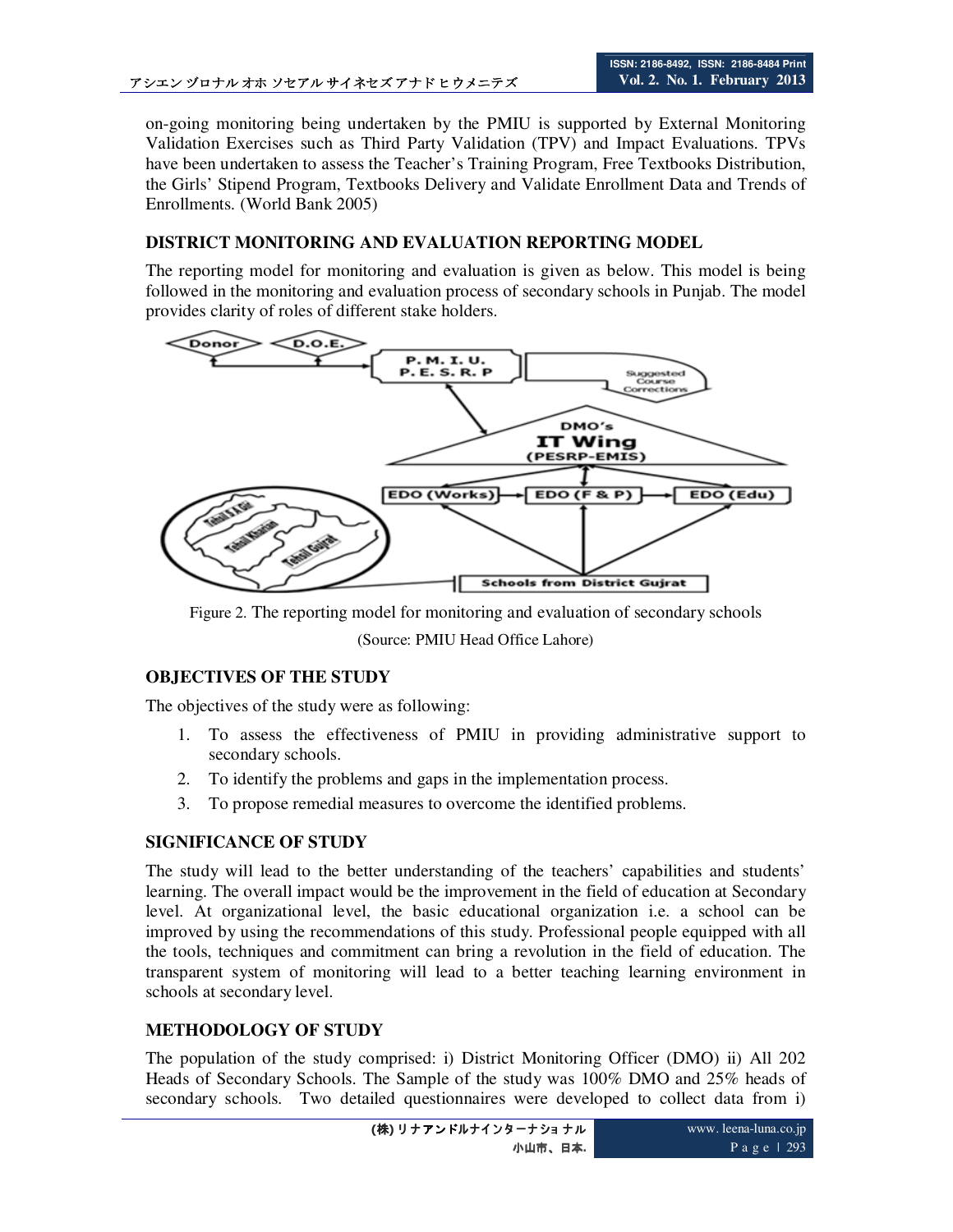District Monitoring Officer (DMO) of PMIU and ii) Heads of the Government Secondary Schools. The questionnaires comprised all necessary aspects of the roles of the DMO and Heads of Secondary Schools. Keeping in view the objectives of the study and nature of the data, percentage was used to analyze the data collected from the DMO and Heads of Secondary Schools.

# **FINDINGS**

After the analysis of data it was found that the officials of PMIU are effectively collecting the general information about the secondary schools. MEAs are not collecting the information about the performance and qualification of the heads of the secondary schools but they are collecting the information about the meetings of the School Management Councils and are effectively giving reference of the previously collected information whenever needed.

These MEAs also called monitors have updated record about the enrollment, attendance and dropout of the students and are also collecting the information about the school buildings. The officials of PMIU have updated record about the recruitment, attendance and transfer of teaching staff. The monitors are effectively monitoring the distribution of free text books by visiting the classes and fee/funds situations but not monitoring the stipend summaries and preparing reports.

# **CONCLUSIONS AND DISCUSSION**

By analyzing the questionnaire of DMO, it was concluded that MIU was effectively reporting progress of various programs at high schools. The unit was effectively identifying gaps and bottlenecks in the smooth running of high schools. The monitoring cell was effectively coordinating the support of donors to the education at high schools. PMIU was effectively mobilizing and managing the resources required in various programs at High schools. The unit was effectively monitoring and evaluating the performance of various programs at high schools however, PMIU was not effectively managing the budget fixed for High schools. The officials of PMIU were effectively reviewing and validating the continued relevance of the program document components and approaches at High schools. It was recommended that the PMIU officials who were getting data from the schools may be trained; how to collect data about the performance of the school heads. In this regard, they may be equipped with a data collection tool carefully designed to serve the purpose. The stipend summaries were not monitored properly while it was one of the duties of MEAs. The higher level officials of PMIU may take necessary steps to monitor the stipend summaries and prepare reports continuously. To manage the budget fixed for high schools is also the responsibility of PMIU which is not being carried out properly. The high command may train the district level management in this regard as well.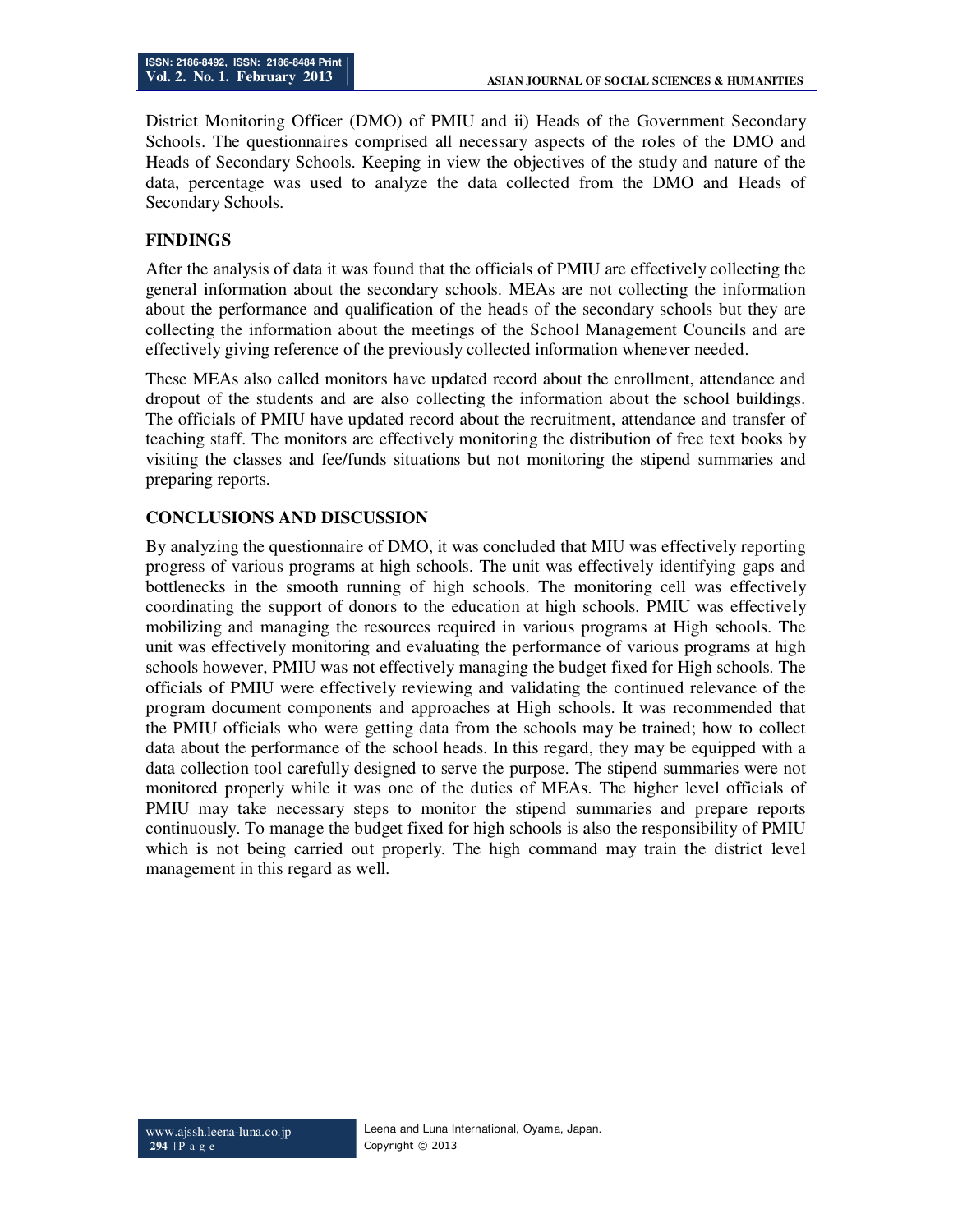#### **REFRENCES**

- Alderman, H., Behrman, J., Ross, D. & Sabot, R. (1996). Decomposing the Gender Gap in Cognitive Achievement in a Poor Rural Economy. *Journal of Human Resources, 31*(2).
- Betts, J. R. (1995). Does School Quality Matter? Evidence from the National Longitudinal Survey of Youth. *Review of Economics and Statistics, 77*(2).
- Butt, I. M. & Malik Z. I. (2001). Enterprise Resource Planning (ERP) based Education Management Decision Support Syste; *National Education Management Information System (NEMIS).* Islamabad: AEPAM, Ministry of Education, Pakistan.
- Creese, M. & Earley P. (1999). *Improving Schools and Governing Bodies*. London: Routledge.
- Gann N. (1998). *Improving School Governance How Better Governors Make Better Schools.* London: Falmer Press.
- Hanson., Mark, E. & Ulrich, C. (1994). Democracy, Decentralization, and School Bases Management in Spain. *La Education 38*(118), 319-31.
- Khan, A. (2004). Unit 15: Education Management System (MIS). *In Plan Implementation and Management* (pp. 343-364). Islamabad: Department of EPM, Allama Iqbal Open University.
- Martin, J. & Holt, A. (2002). *Joined-up Governance*. Ely: Adamson Books.
- Shah, D. (2003). *Decentralization in the Education System of Pakistan: Policies and Strategies.* Islamabad: AEPAM, Ministry of Education, Pakistan.
- Shah, D. (2009). Monitoring the Quality of Secondary Education in the Context of Decentralization in Pakistan*. Bulletin of Education and Research, 31*(1).
- Shami, P. A. & Hussain, K. S. (2005), *Development of Education in Pakistan*. Islamabad: AEPAM, Ministry of Education, Pakistan.
- World Bank. (2005). Simplified Implementation Completion Report-The Islamic Republic of Pakistan-Education Sector Adjustment Credit for the Governement of Punjab Province. Retrieved from http://info.worldbank.org/etools/library
- Work Bank. (1995). Priorities and Strategies for Education. *A World Bank Review*. Retrieved from http://lnweb90.worldbank.org/EXT